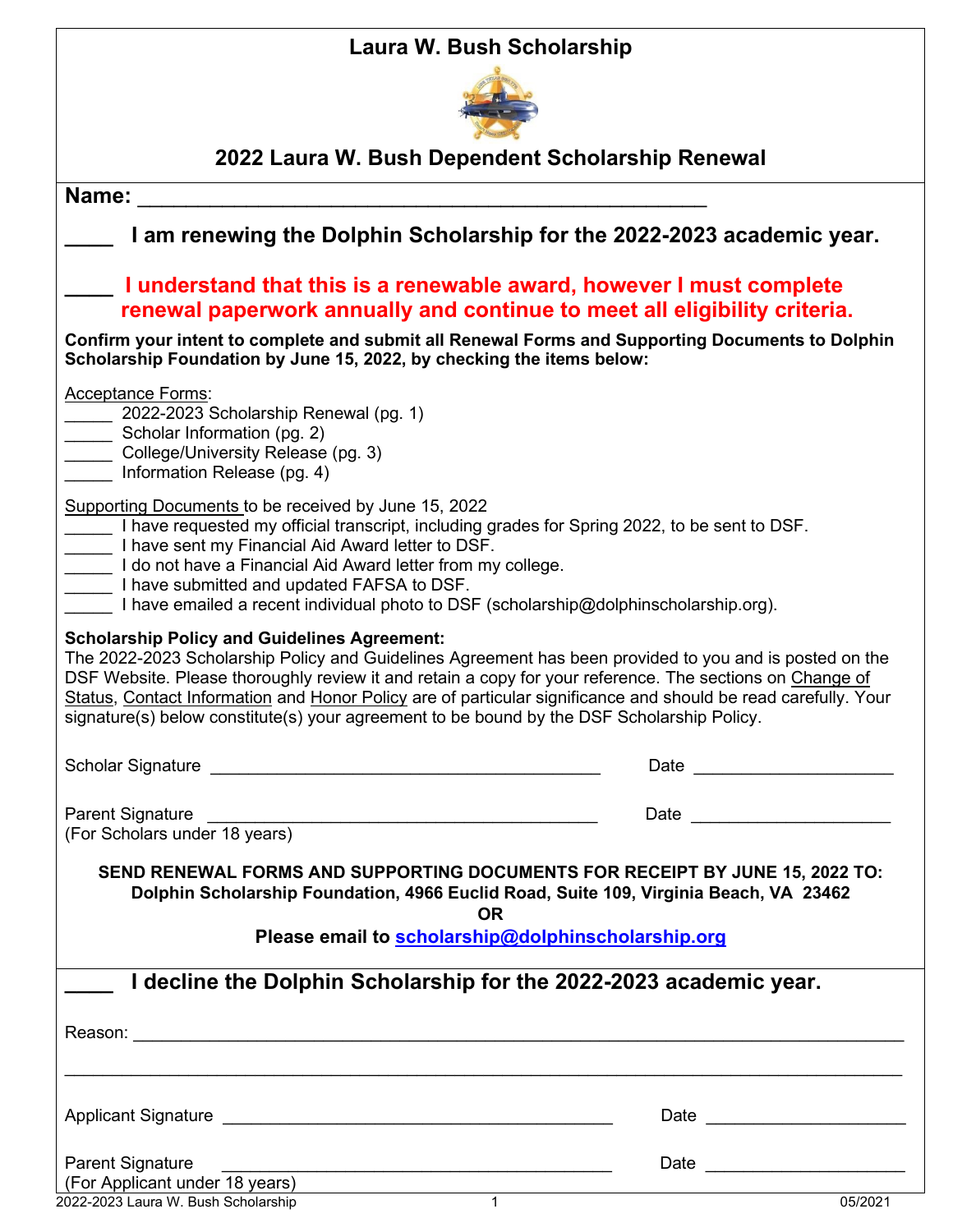| Laura W. Bush Scholarship                                                                                                         |  |  |
|-----------------------------------------------------------------------------------------------------------------------------------|--|--|
|                                                                                                                                   |  |  |
| <b>Scholar Information</b>                                                                                                        |  |  |
| Name: <u>__________________________________</u>                                                                                   |  |  |
| <b>Contact Information:</b>                                                                                                       |  |  |
| At Home                                                                                                                           |  |  |
|                                                                                                                                   |  |  |
| At College                                                                                                                        |  |  |
| Phone:<br><u> Alexandria de la contexta de la contexta de la contexta de la contexta de la contexta de la contexta de la c</u>    |  |  |
| I plan to: _____ live on campus or _____ rent off campus or _____ live at home/with relative                                      |  |  |
| Social Media: 1 <b>V</b> in Help us connect with you.                                                                             |  |  |
| What is your preferred channel?                                                                                                   |  |  |
| Twitter:<br><u> 1989 - Johann Barbara, martin amerikan basar dan basa dan basa dalam basa dalam basa dalam basa dalam basa da</u> |  |  |
|                                                                                                                                   |  |  |
| Quote: Please tell us what it means to you to be a Laura W. Bush Scholar:                                                         |  |  |
|                                                                                                                                   |  |  |
|                                                                                                                                   |  |  |
|                                                                                                                                   |  |  |
|                                                                                                                                   |  |  |
| <b>College/University Information:</b>                                                                                            |  |  |
| Mailing address for receipt of scholarship monies (Financial Aid/Scholarship Office):                                             |  |  |
|                                                                                                                                   |  |  |
| the control of the control of the control of the control of the control of the control of                                         |  |  |
|                                                                                                                                   |  |  |
|                                                                                                                                   |  |  |
| Please share your recent achievements and future academic plans (clubs, awards, honors, study abroad, co-op)                      |  |  |
|                                                                                                                                   |  |  |
|                                                                                                                                   |  |  |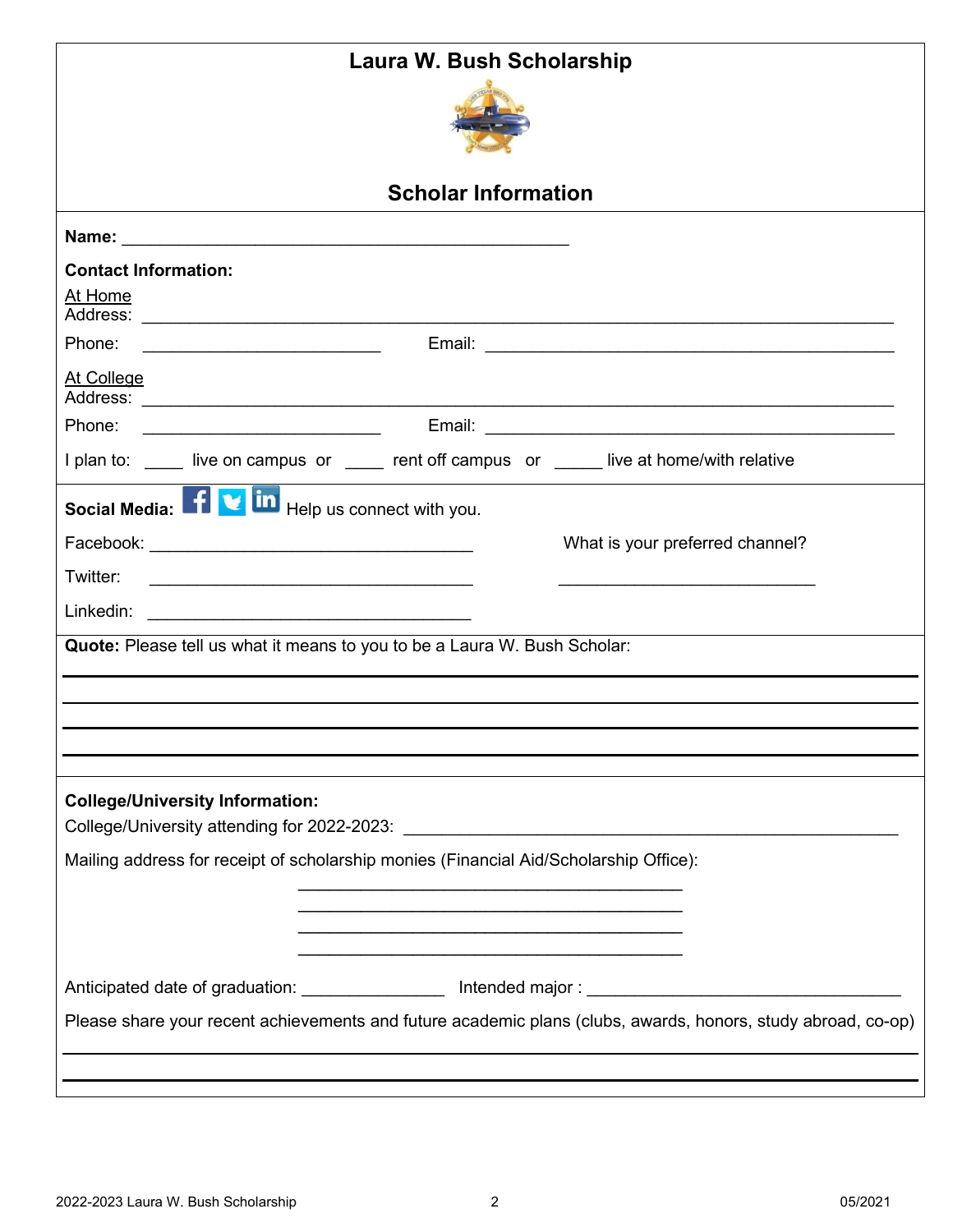## **Laura W. Bush Scholarship**



## **College/University Information Release**

| Financial Aid Information: List by name and amount all financial aid you will receive for 2022-2023, including<br>loans, 9/11 GI Bill and ROTC. Also mail a copy of your Financial Aid Award letter if available.                                                                                                                                                                                                                                                                                                                |                                  |  |
|----------------------------------------------------------------------------------------------------------------------------------------------------------------------------------------------------------------------------------------------------------------------------------------------------------------------------------------------------------------------------------------------------------------------------------------------------------------------------------------------------------------------------------|----------------------------------|--|
| Source                                                                                                                                                                                                                                                                                                                                                                                                                                                                                                                           | Scholarship/Grant/Loan<br>Amount |  |
|                                                                                                                                                                                                                                                                                                                                                                                                                                                                                                                                  |                                  |  |
|                                                                                                                                                                                                                                                                                                                                                                                                                                                                                                                                  |                                  |  |
|                                                                                                                                                                                                                                                                                                                                                                                                                                                                                                                                  |                                  |  |
| The Dolphin Scholarship Foundation provides financial assistance for undergraduate and vocational education.<br>Your permission is needed to request information from the Registrar and Financial Aid office of the college you<br>attend. DSF uses these records to verify your grades, academic standing, transfer records or any other relevant<br>information needed to award and/or renew your scholarship.<br>All information gathered by Dolphin Scholarship Foundation will be held in confidence and in compliance with |                                  |  |
| the Privacy Act Statement at the bottom of this page. You will be required to update this authorization each year<br>and it shall be valid for a period of six years from the date of selection for the Laura W. Bush.                                                                                                                                                                                                                                                                                                           |                                  |  |
| Name                                                                                                                                                                                                                                                                                                                                                                                                                                                                                                                             | College/University               |  |
| <b>Address</b>                                                                                                                                                                                                                                                                                                                                                                                                                                                                                                                   | SSN (Last Four)/Student ID       |  |
| City, State, Zip Code                                                                                                                                                                                                                                                                                                                                                                                                                                                                                                            | <b>Birth Date</b>                |  |
| Daytime Phone                                                                                                                                                                                                                                                                                                                                                                                                                                                                                                                    | Email                            |  |
| I authorize the college/university named above to release to Dolphin Scholarship Foundation any and all<br>information related to financial aid, grades, transfer records, or any other information necessary to evaluate<br>Dolphin Scholarship program services.                                                                                                                                                                                                                                                               |                                  |  |
| <b>Scholar Signature</b>                                                                                                                                                                                                                                                                                                                                                                                                                                                                                                         | Date                             |  |
| If Scholar is under 18 years of age:                                                                                                                                                                                                                                                                                                                                                                                                                                                                                             |                                  |  |
| <b>Parent Signature</b>                                                                                                                                                                                                                                                                                                                                                                                                                                                                                                          | Date                             |  |
| <b>PRIVACY ACT STATEMENT</b><br>Authority to request this information is derived from 5 United States Code 301, Departmental Regulations. The purpose of the information is<br>to apply for educational assistance through the Dolphin Scholarship Foundation. Information provided will be used to assess<br>scholastic achievement and to evaluate the need for financial assistance.                                                                                                                                          |                                  |  |